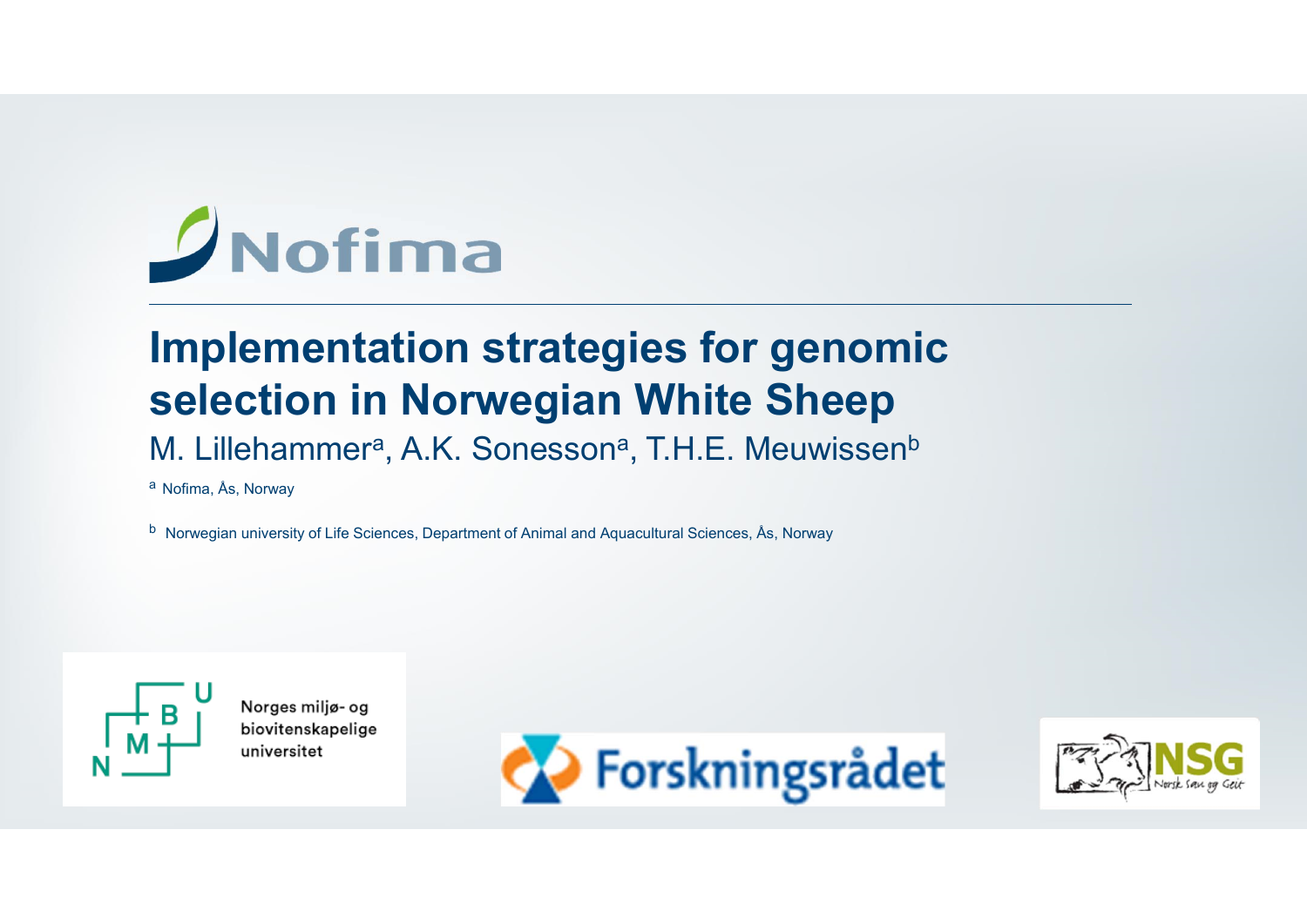## **Aim**

- •Identify the most promising implementation strategy for genomic selection in Norwegian White sheep
- •Predict the change in genetic gain that can be achieved by this strategy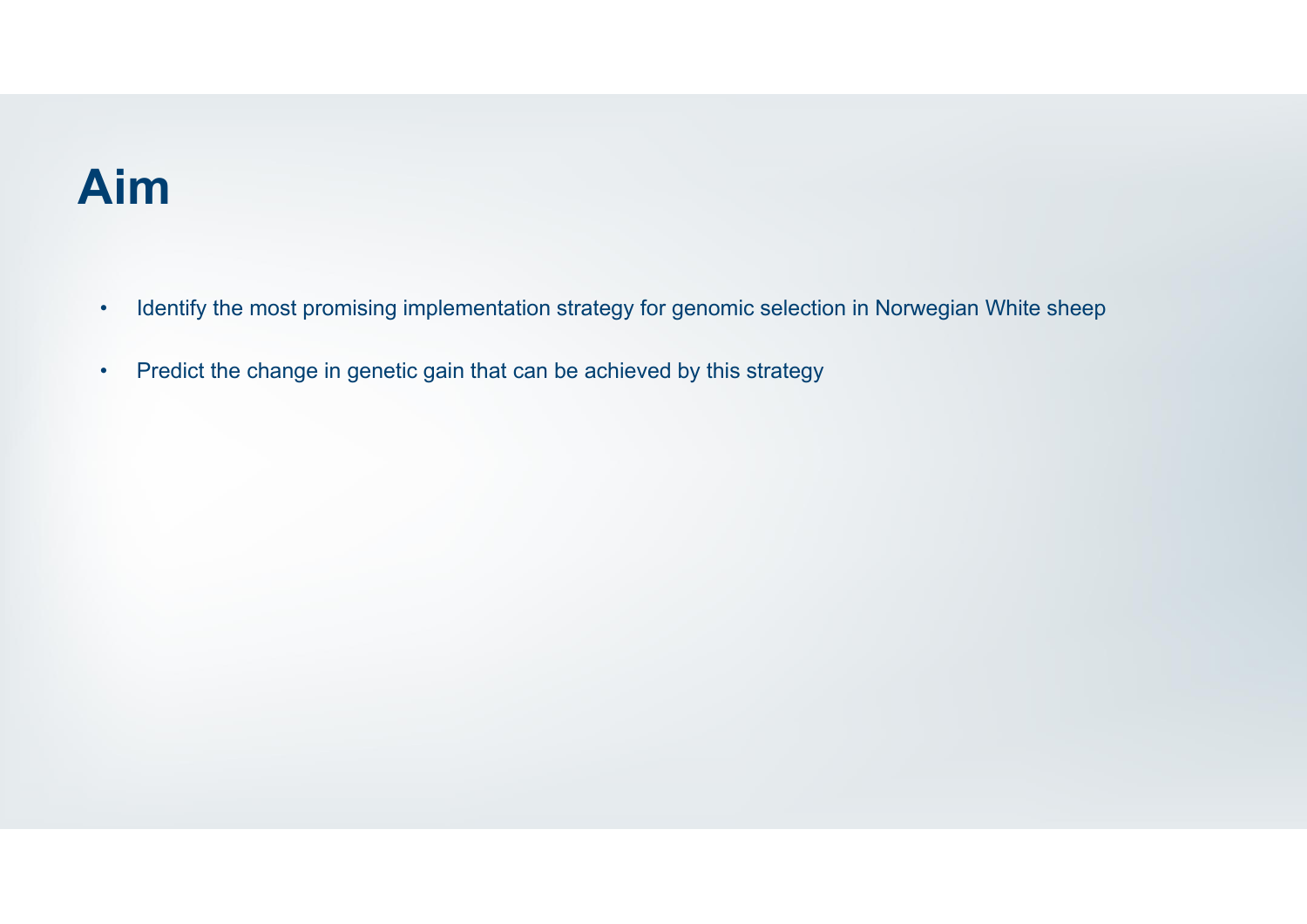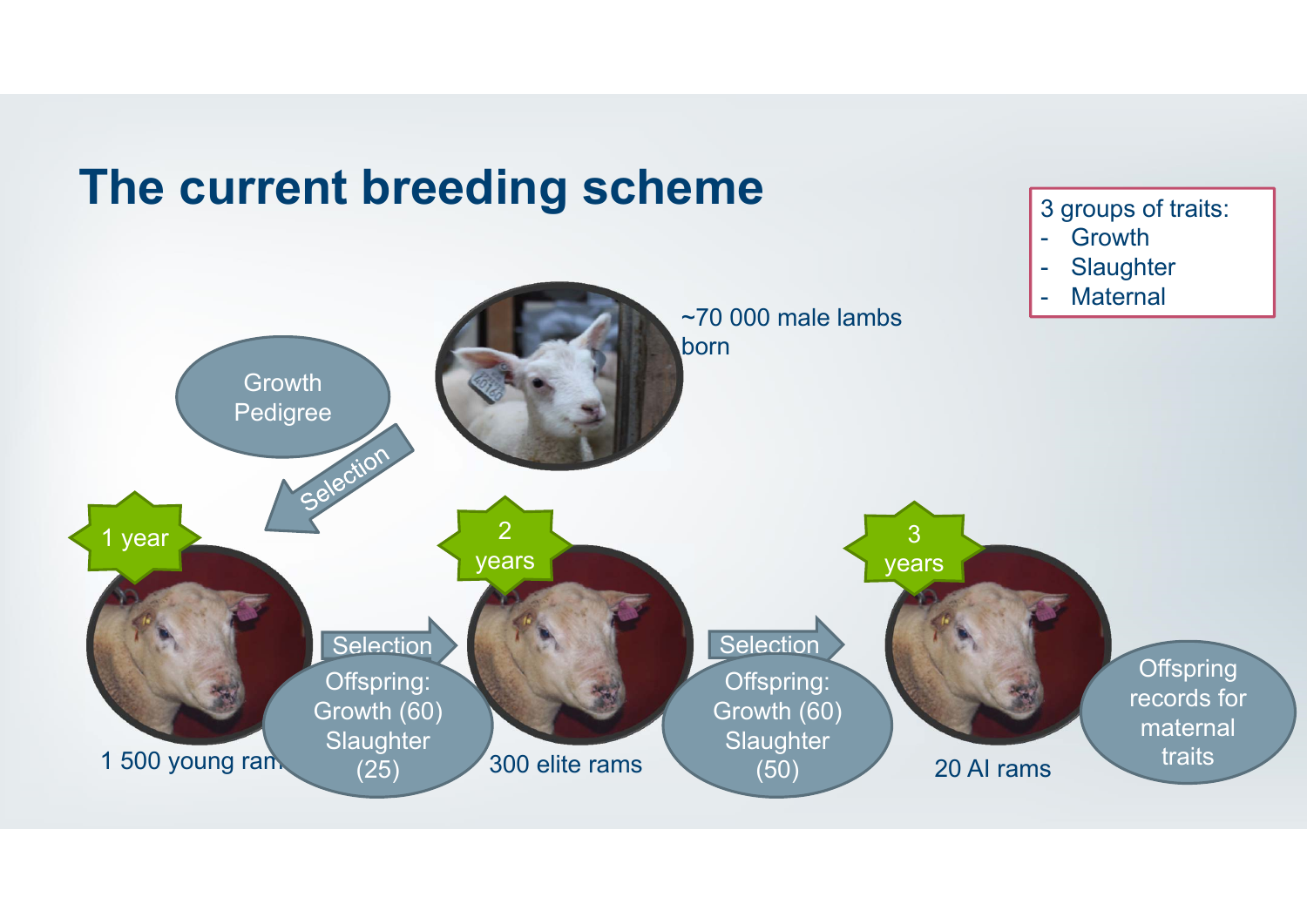## **Need for revised breeding scheme**

- • Main reason:
	- Maternal traits need to be improved
- • Secondary objective:
	- Increase total genetic gain

#### **Tested alternative implementation strategies by stochastic simulations**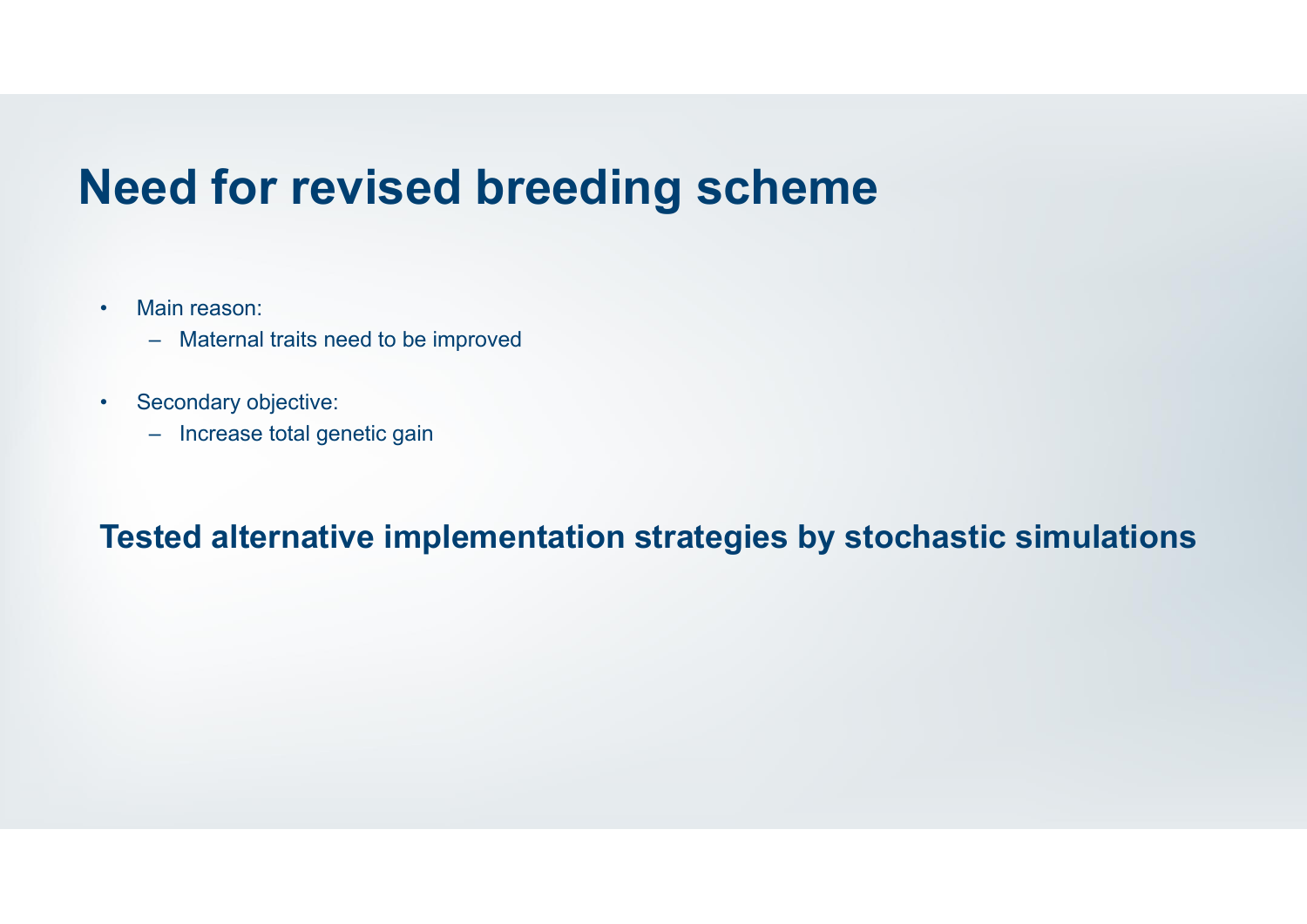## **Alternative future breeding schemes**



- 3 groups of traits:
- -Growth
- -**Slaughter**
- -**Maternal**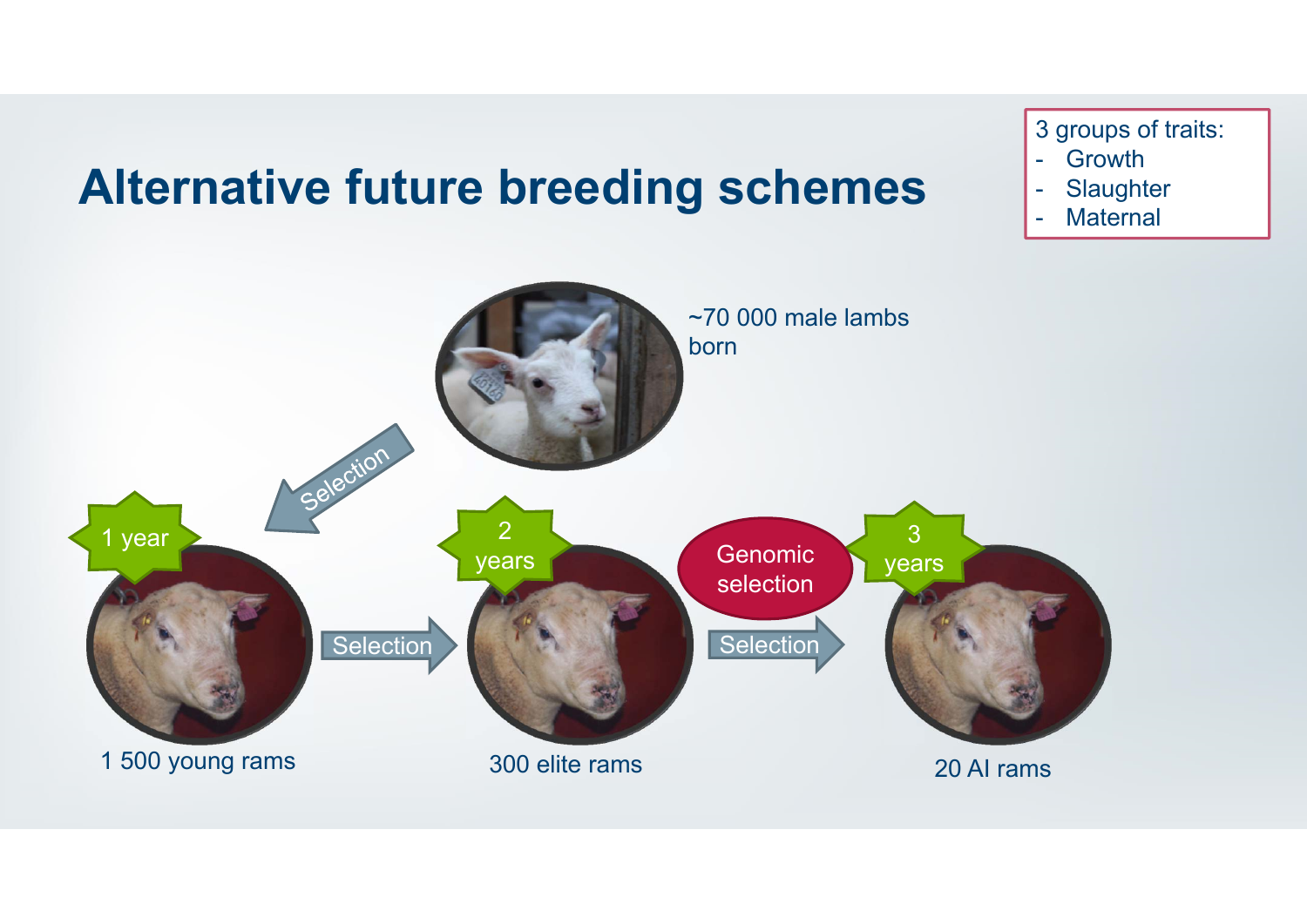## **Alternative future breeding schemes**



- 3 groups of traits:
- -**Growth**
- -**Slaughter**
- -**Maternal**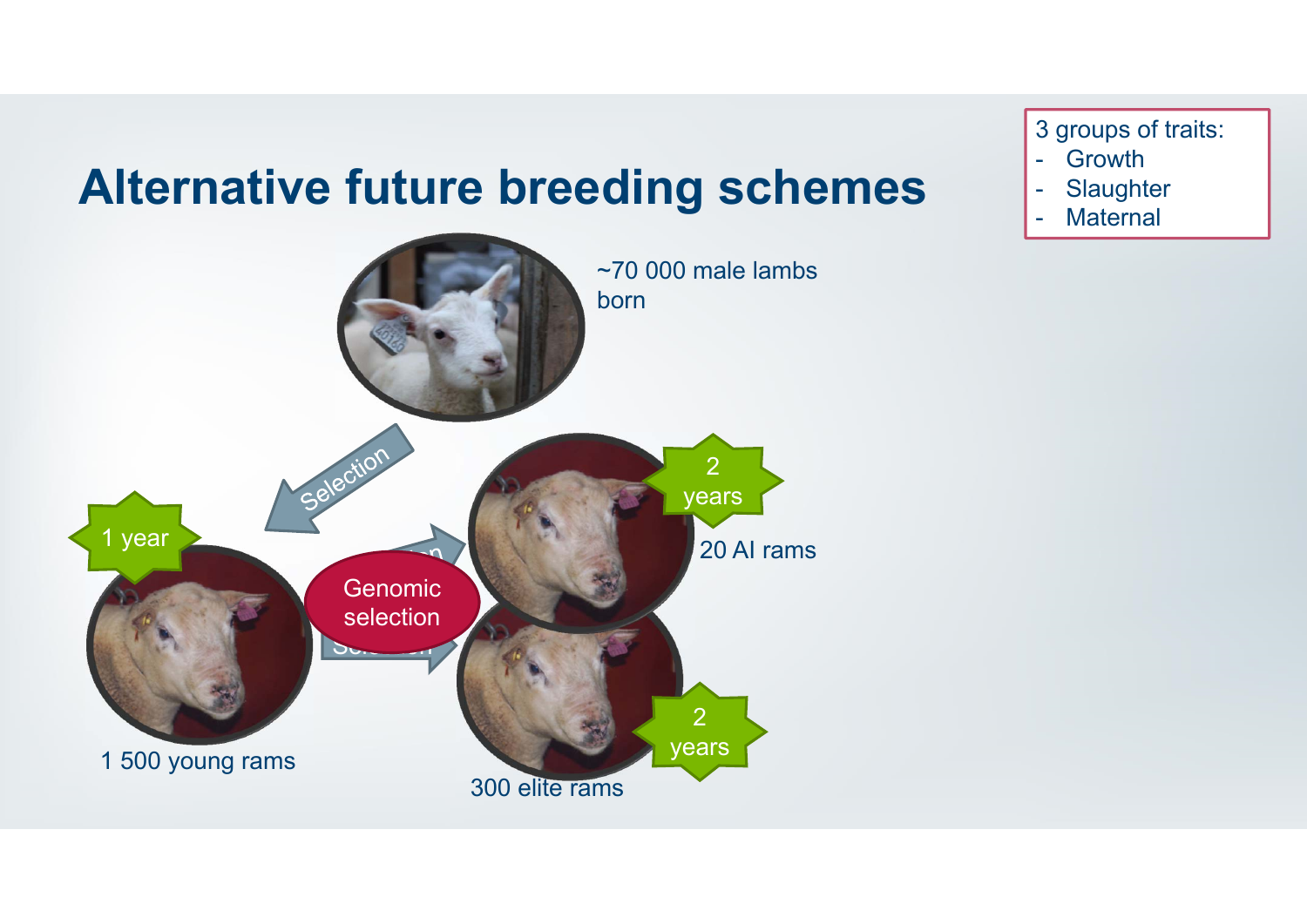# **Alternative future breeding schemes**



- 3 groups of traits:
- -**Growth**
- -**Slaughter**
- -**Maternal**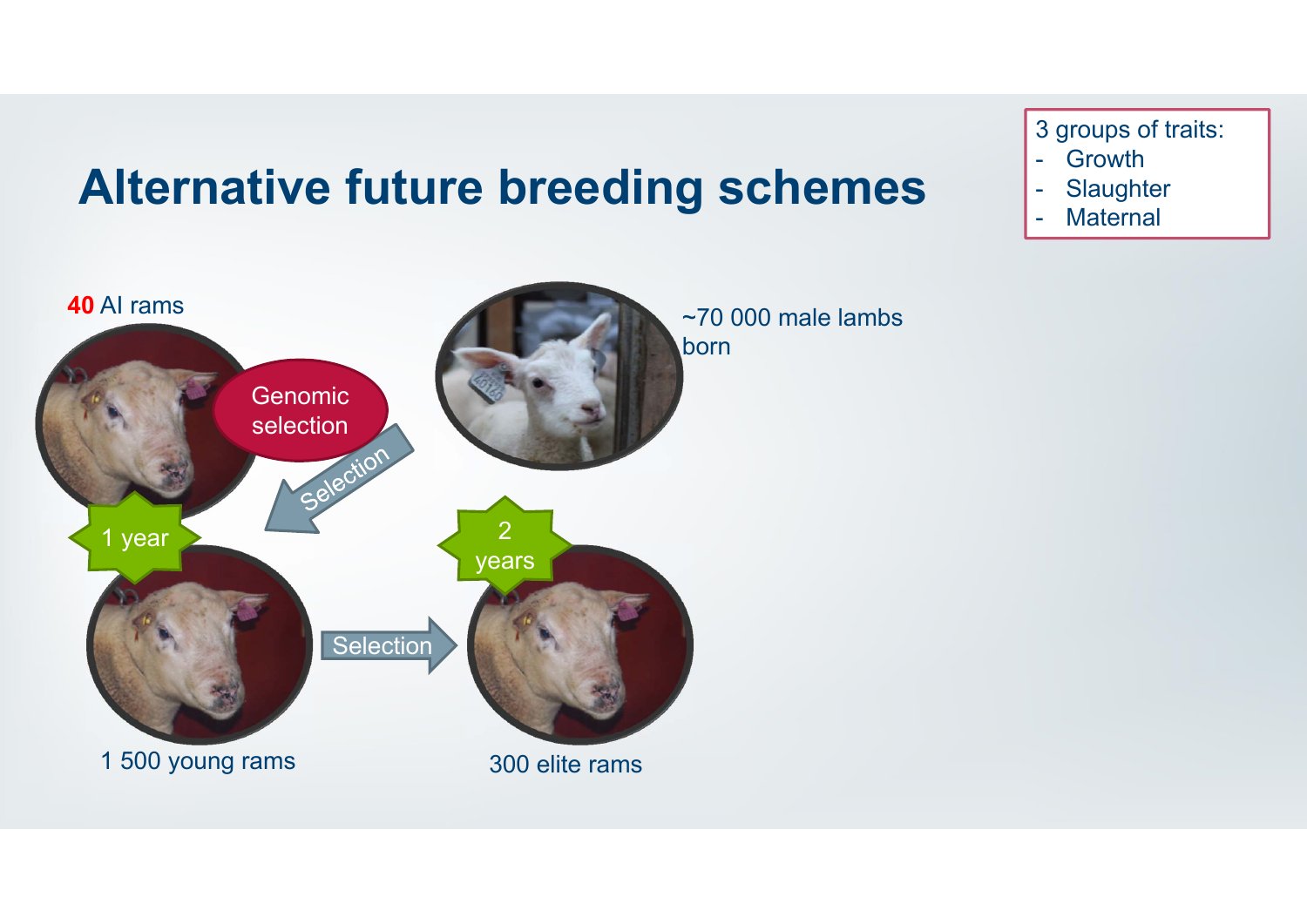#### **Trait parameters**

|                       | <b>Heritability</b> | Weight in the breeding goal |
|-----------------------|---------------------|-----------------------------|
| <b>Growth</b>         | 0.1                 | 30%                         |
| Slaughter trait       | 0.25                | 20%                         |
| <b>Maternal trait</b> | 0.05                | 50%                         |

**Correlation (genetic and phenotypic)between growth and slaughter trait was -0.2**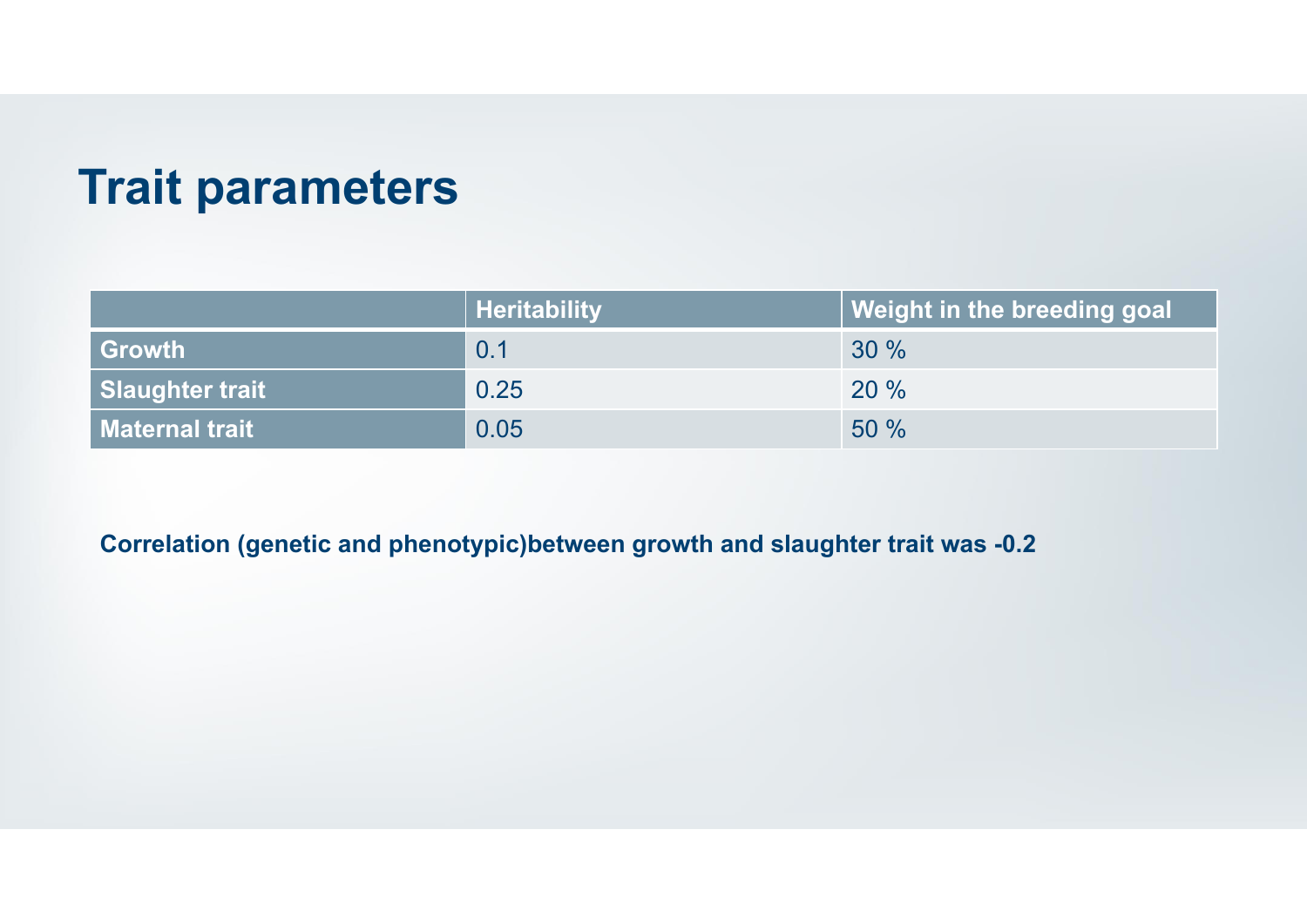### **Results from the current breeding scheme**



**Rate of inbreeding per year: 0.3 %**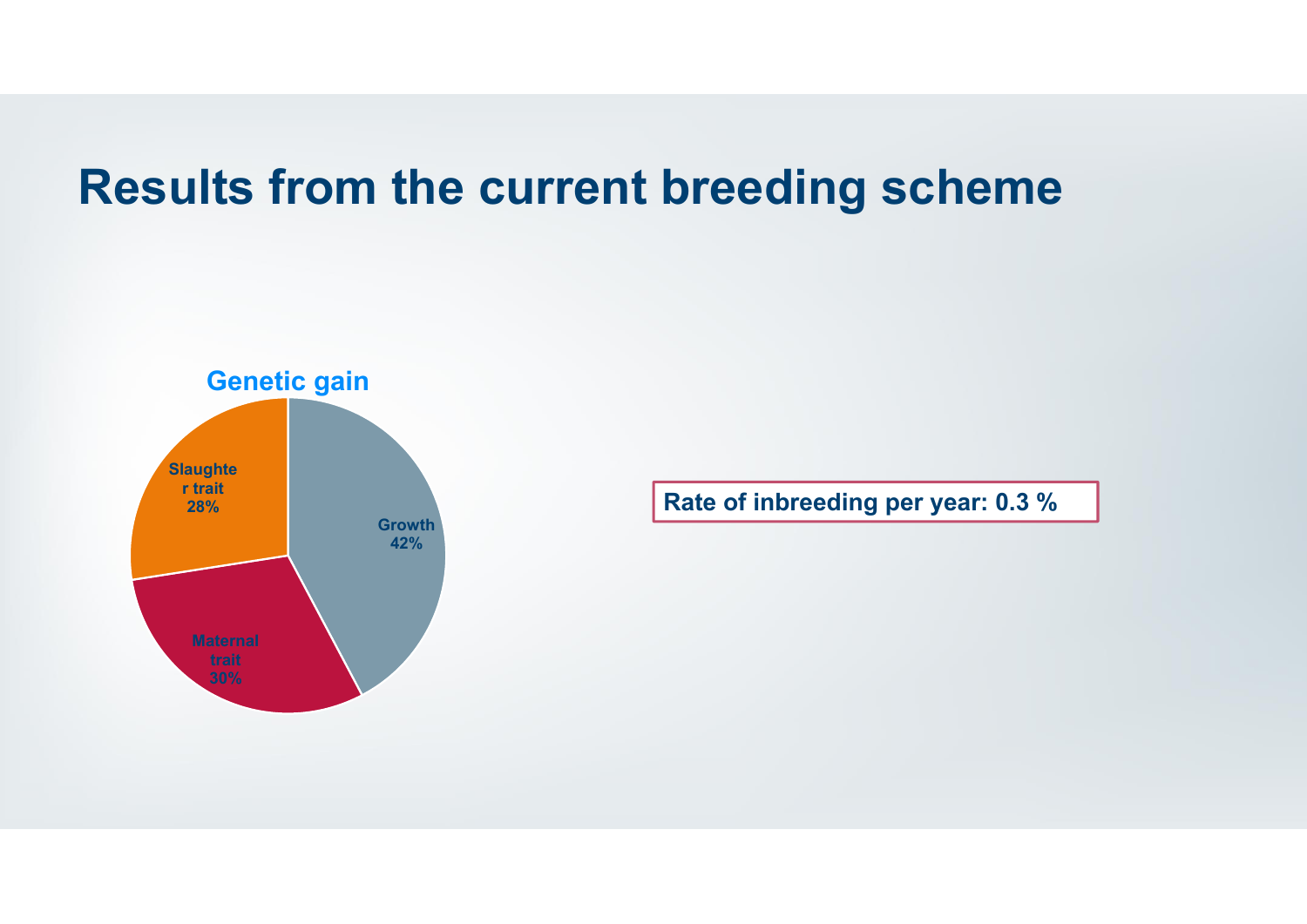# **Genetic gain**

| <b>Scheme</b>              | <b>Change</b><br><b>Maternal trait</b> | <b>Change total</b><br>genetic gain |  |
|----------------------------|----------------------------------------|-------------------------------------|--|
| $GS - 3$ years $-$<br>300  | $+16%$                                 | $-9\%$                              |  |
| $GS - 3$ years $-$<br>1500 | $+29%$                                 |                                     |  |
| $GS - 2$ years             | $+65%$                                 | $+18%$                              |  |
| $GS - 1$ year              | $+69%$                                 | $+31%$                              |  |



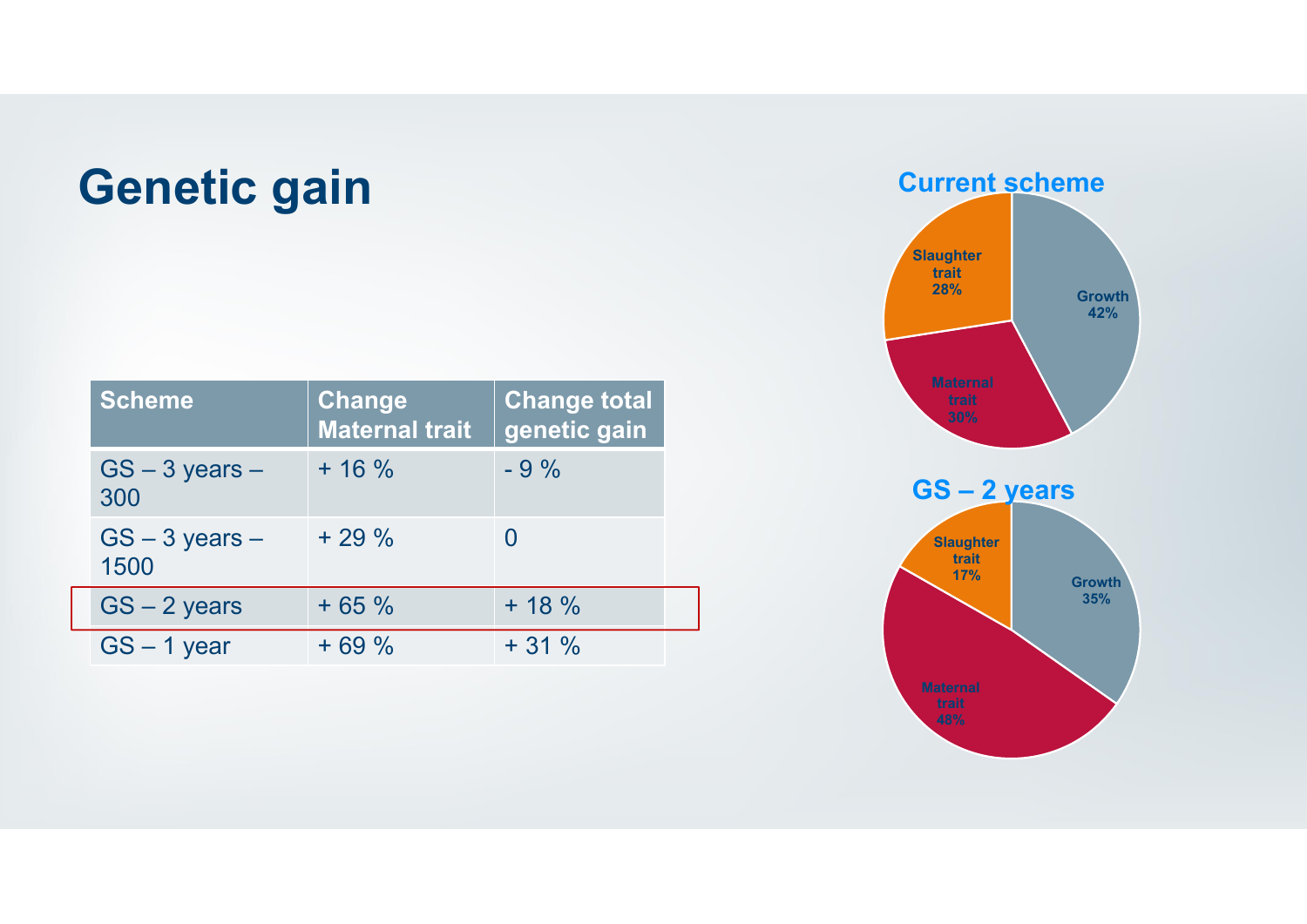## **Rate of inbreeding per year**